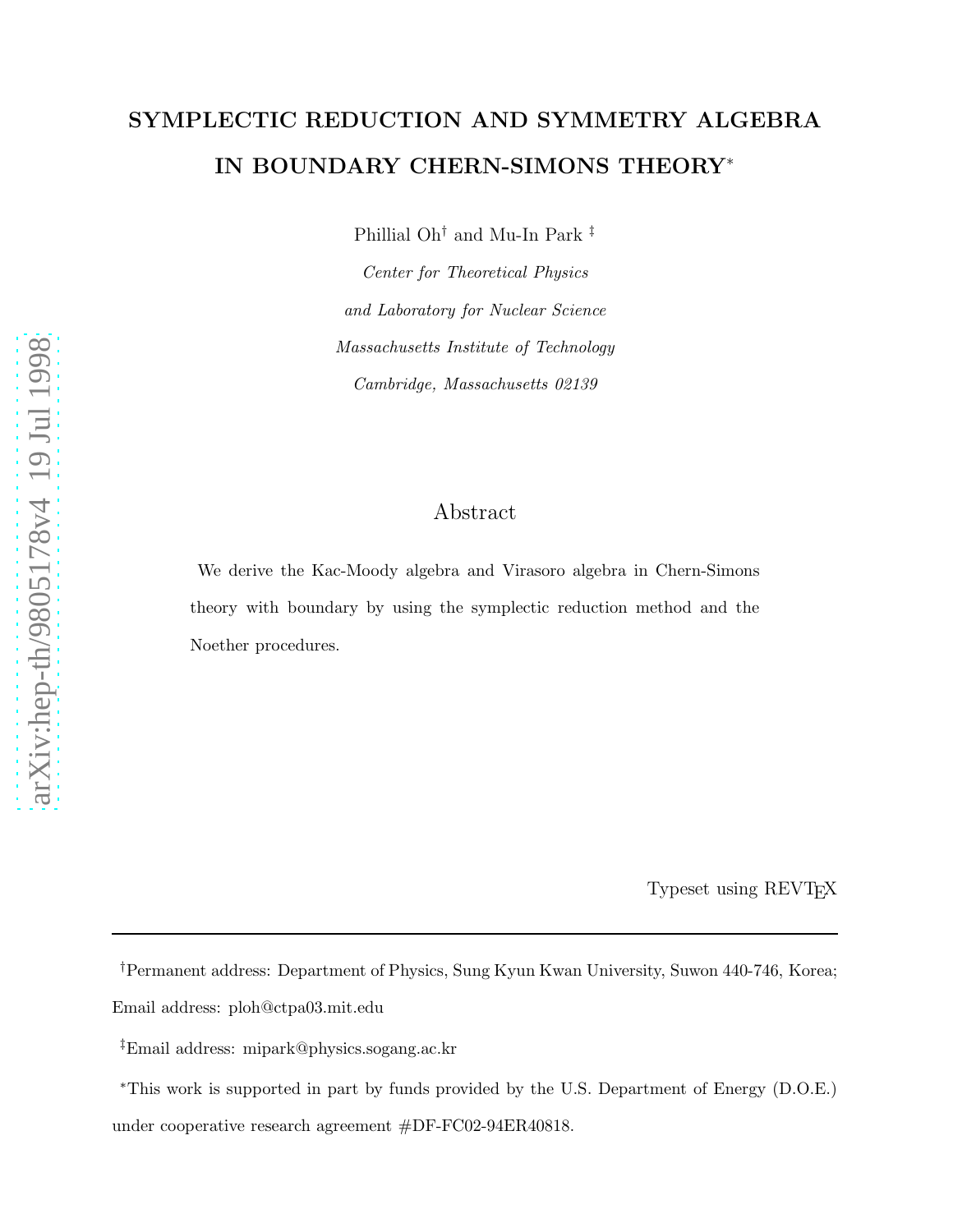#### I. INTRODUCTION

<span id="page-1-0"></span>There has been vast interest in Chern-Simons theory[[1\]](#page-8-0) with boundary [\[2](#page-8-0)] in diverse areas of physics, especially in Chern-Simons gravity theory [\[3](#page-8-0)] because of a relation with blackhole entropy  $[4,5]$  $[4,5]$ . Recently, Bañados et. al  $[6]$  further argued that the Kac-Moody and Virasoro algebras on the boundary of the black hole play a crucial role in understanding the statistical origin of the BTZ black hole entropy [\[7](#page-8-0)]. However, the derivation of these algebras was based on some assumptions about boundary charges. Also the relation with standard Noether procedures and constraint analysis were not clear.

In this Letter, we rederive these algebras by applying the symplectic method [\[8](#page-8-0)] and the Noether procedure. We shall identify the correct symplectic structure on the boundary, calculate the Poisson bracket between gauge and diffeomorphism charges, and obtain the central terms in the Kac-Moody and Virasoro algebras.

#### II. SYMPLECTIC STRUCTURE

Let us start from the Chern-Simons Lagrangian on the disc D

$$
L = \frac{\kappa}{2\pi} \int_D d^2x \epsilon^{\mu\nu\rho} \left\langle A_\mu \partial_\nu A_\rho + \frac{2}{3} A_\mu A_\nu A_\rho \right\rangle, \tag{1}
$$

where  $\langle \cdots \rangle$  denotes trace. Up to a boundary term, (1) can be put into the canonical form with the Lagrangian

$$
L = \frac{\kappa}{4\pi} \int_D d^2x \epsilon^{ij} (A_i^a \dot{A}_j^a - A_0^a F_{ij}^a). \tag{2}
$$

(Here,  $\epsilon^{012} \equiv \epsilon^{12} \equiv 1$ ,  $A_i = A_i^a t_a$ ,  $F_{ij} = F_{ij}^a t_a$ ,  $F_{ij}^a = \partial_i A_j^a - \partial_j A_i^a + f^{abc} A_i^b A_j^c$ , and the group generators  $t^a$  satisfy  $[t^a, t^b] = f^{abc} t^c$ ,  $\langle t^a t^b \rangle = -\frac{1}{2}$  $\frac{1}{2}\delta^{ab}$ .) We shall take (2) as our starting point. Variation with respect to  $A_0^a$  gives the Gauss' law constraint

$$
F_{ij}^a = 0.\t\t(3)
$$

Weadopt symplectic method and first solve the constraint explicitly [[8\]](#page-8-0). The solution is the pure gauge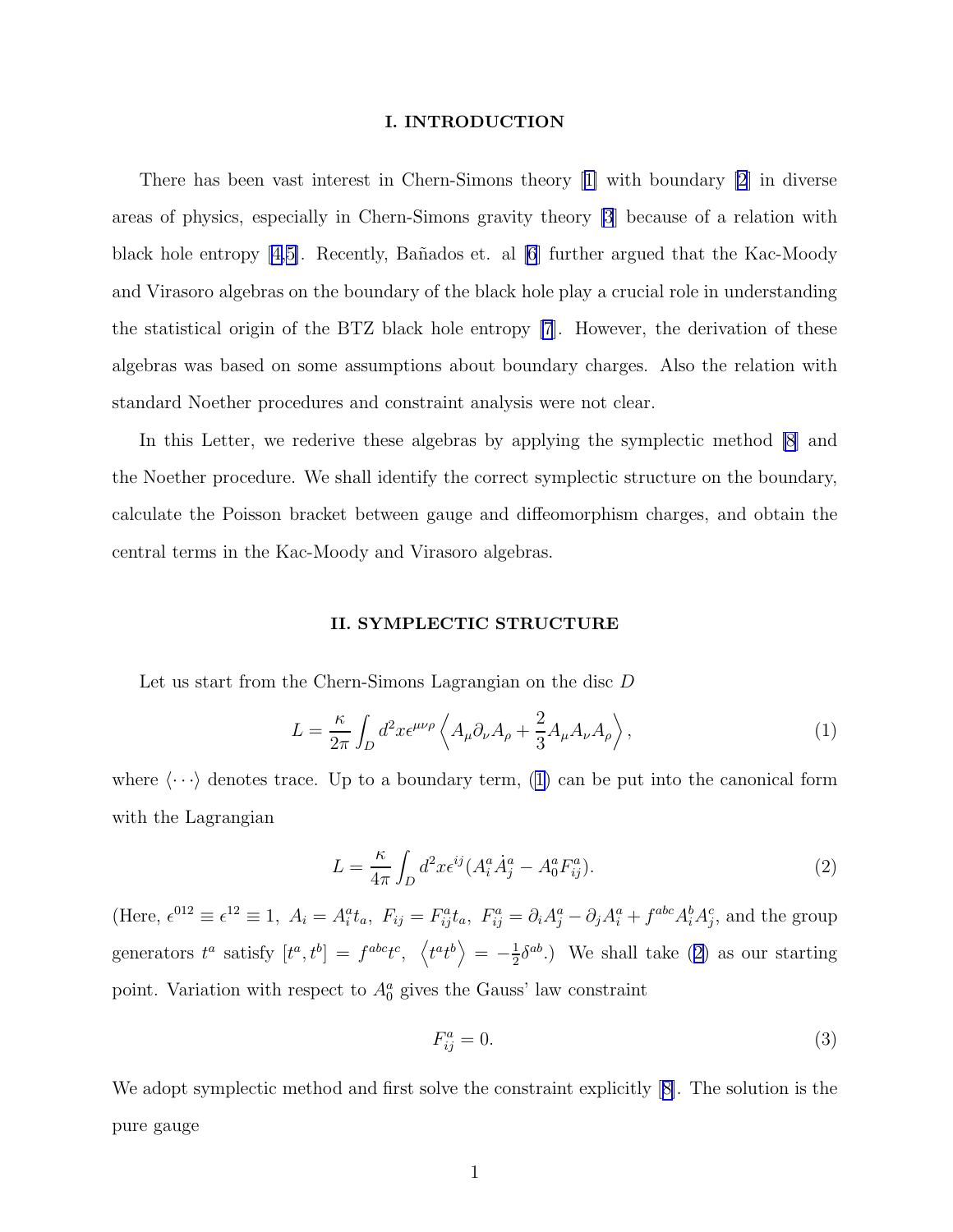$$
A_i = g^{-1} \partial_i g. \tag{4}
$$

<span id="page-2-0"></span>Substitution into the Lagrangian (2) gives

$$
L = -\frac{\kappa}{2\pi} \int_D d^2x \epsilon^{ij} \left\langle g^{-1} \partial_i g \partial_t (g^{-1} \partial_j g) \right\rangle
$$
  
=  $\frac{\kappa}{2\pi} \int_D d^2x \epsilon^{ij} \left\langle \partial_i g^{-1} \partial_j g g^{-1} \dot{g} \right\rangle + \frac{\kappa}{2\pi} \oint_{\partial D} d\varphi \left\langle g^{-1} \partial_\varphi g g^{-1} \dot{g} \right\rangle$   
\equiv  $L_B + L_S$ , (5)

where  $\varphi$  denotes the angular coordinate on the boundary  $\partial D$  of disc D, and  $L_B$  and  $L_S$  are the bulk and surface Lagrangians, respectively. Upon the parameterization of  $g$  locally, it can be shown that the  $L_B$  is also a surface term [\[9](#page-8-0)].

Let us first compute the symplectic structure [\[10\]](#page-8-0). Lagrangian (5) suggests the following canonical 1-form

$$
\Theta = \frac{\kappa}{2\pi} \int_D d^2x \ \epsilon^{ij} \left\langle \partial_i g^{-1} \partial_j g g^{-1} dg \right\rangle + \frac{\kappa}{2\pi} \oint_{\partial D} d\varphi \left\langle g^{-1} \partial_\varphi g g^{-1} dg \right\rangle, \tag{6}
$$

where  $dg$  is the functional exterior derivative of  $g$ . Then, a straightforward computation gives

$$
\Omega = d\Theta = \frac{\kappa}{2\pi} \oint_{\partial D} d\varphi \left\langle d(g^{-1}\partial_{\varphi}g) \wedge g^{-1}dg \right\rangle.
$$
 (7)

The above symplectic structure (7) yields the following Poisson bracket

$$
\{(g^{-1}\partial_{\varphi}g)_{AB}(\varphi),\ g_{CD}(\varphi')\} = \frac{\pi}{\kappa}\delta_{AD}g_{CB}\delta(\varphi-\varphi'),\tag{8}
$$

where indices  $A, B, \cdots$  denote the components of the matrix. To be more explicit, we parameterize the group element by some local coordinates  $\theta^a$   $(a = 1, \dots, \text{dim } G)$ :  $g \equiv g(\theta^a)$ . Let us define [\[11\]](#page-8-0)

$$
g^{-1}(\varphi)\frac{\partial g(\varphi)}{\partial \theta^a(\varphi')} = C_a{}^b(\varphi)t_b \delta(\varphi - \varphi'). \tag{9}
$$

Then

$$
\Omega = \frac{1}{2} \oint_{\partial D} d\varphi \oint_{\partial D} d\varphi' \omega_{ab}(\varphi, \varphi') d\theta^a(\varphi) \wedge d\theta^b(\varphi')
$$
 (10)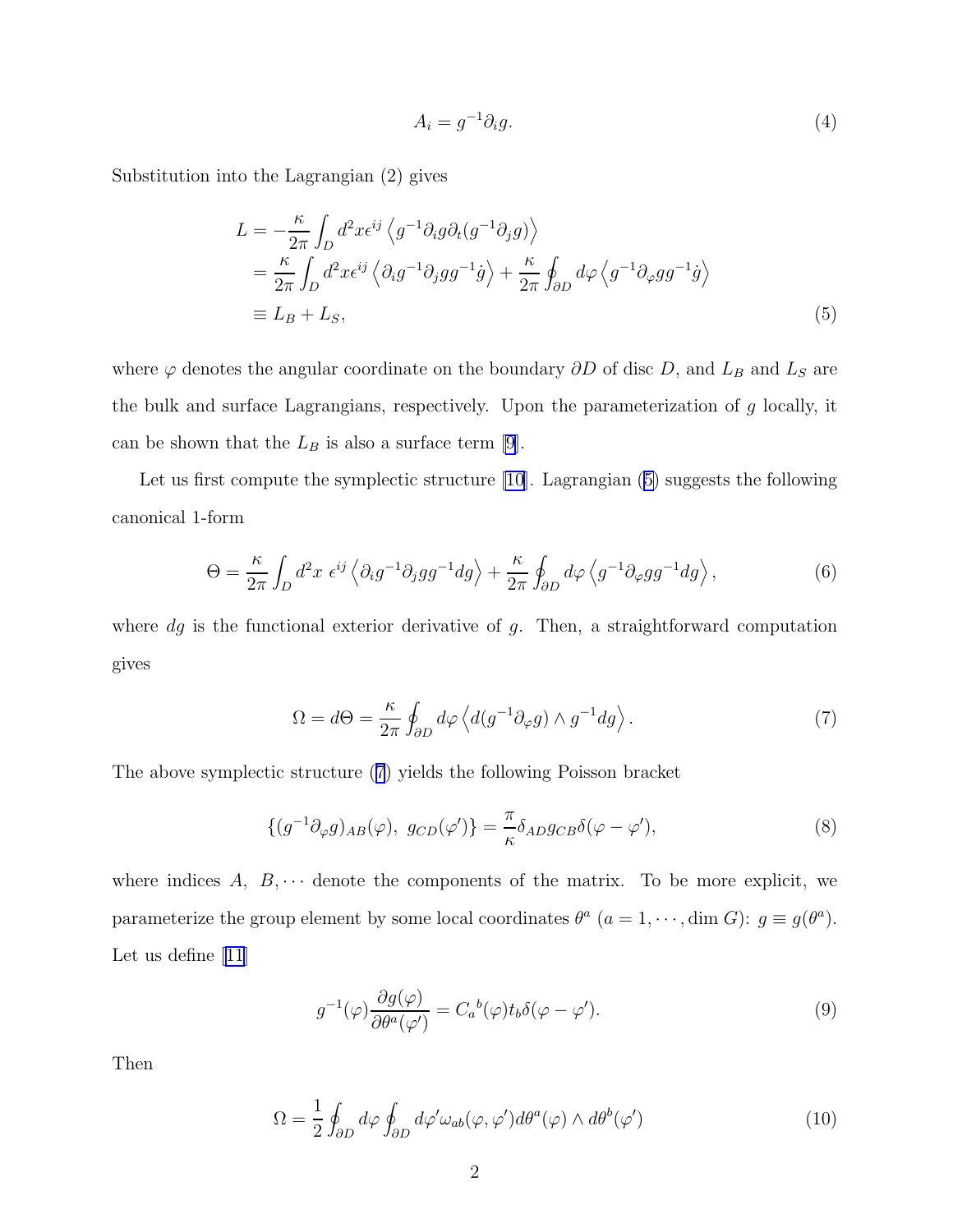<span id="page-3-0"></span>with

$$
\omega_{ab}(\varphi, \varphi') = -\frac{\kappa}{4\pi} \left[ \frac{\partial A^c_\varphi(\varphi)}{\partial \theta^a(\varphi')} C_b{}^c(\varphi) - \frac{\partial A^c_\varphi(\varphi)}{\partial \theta^b(\varphi')} C_a{}^c(\varphi) \right],\tag{11}
$$

where  $g^{-1}\partial_{\varphi}g = A_{\varphi}^a(\theta)t_a$ . In general, this 2-form is degenerate, and does not possess an inverse. Further reduction must occur from G to one of its coadjoint orbit  $G/H$  [\[11](#page-8-0)]. For our purpose, we just assume the symplectic reduction has been performed and denote the coordinates on  $G/H$  by  $\bar{\theta}^{\alpha}$  ( $\alpha = 1, \dots$ , dim  $G/H =$  even). Then the 2-form (11) descends onto symplectic 2-form  $\omega_{\alpha\beta}(\varphi,\varphi')$  on  $G/H$ , and the Poisson bracket is defined by

$$
\{\bar{\theta}^{\alpha}(\varphi), \bar{\theta}^{\beta}(\varphi')\} = \omega^{\beta \alpha}(\varphi', \varphi),\tag{12}
$$

where  $\omega^{\alpha\beta}$  is the inverse of  $\omega_{\alpha\beta}$ . Fortunately, we do not need an explicit expression in terms of local coordinates neither for  $\omega^{\alpha\beta}$  nor for  $C_{\alpha}^{\ b}$  of [\(9](#page-2-0)). Starting from the reduced expression of([7\)](#page-2-0) on  $G/H$ , we find

$$
\{A^a_\varphi(\bar{\theta}(\varphi)), g(\bar{\theta}(\varphi'))\} = -\frac{2\pi}{\kappa}\delta(\varphi-\varphi')g(\varphi')t^a.
$$
\n(13)

With this we calculate the Poisson bracket for  $A^a_{\varphi}$ :

$$
\{A^a_\varphi(\varphi), A^b_\varphi(\varphi')\} = \frac{2\pi}{\kappa} f^{acb} A^c_\varphi(\varphi) \delta(\varphi - \varphi') + \frac{2\pi}{\kappa} \partial_\varphi \delta(\varphi - \varphi') \delta^{ab}
$$
  

$$
= \frac{2\pi}{\kappa} \left(D_\varphi \delta(\varphi - \varphi')\right)^{ab}, \tag{14}
$$

which is the Kac-Moody algebra in density form. ( $D_{\varphi}$  is the  $\varphi$ -th component of the covariant derivative  $D_i^{ab} = \delta^{ab}\partial_i + f^{acb}A_i^c.$ 

#### III. KAC-MOODY ALGEBRA OF GAUGE TRANSFORMATION

We now consider the gauge transformation generated by  $\delta g = g\lambda$ . From [\(5](#page-2-0)), we obtain

$$
\delta L = \frac{d}{dt} \left[ \frac{\kappa}{2\pi} \int_D d^2x \epsilon^{ij} \left\langle g^{-1} \partial_j g g^{-1} \partial_i g \lambda \right\rangle - \frac{\kappa}{2\pi} \oint_{\partial D} d\varphi \left\langle g^{-1} \partial_\varphi g \lambda \right\rangle \right]
$$
  

$$
\equiv \frac{dX}{dt}.
$$
 (15)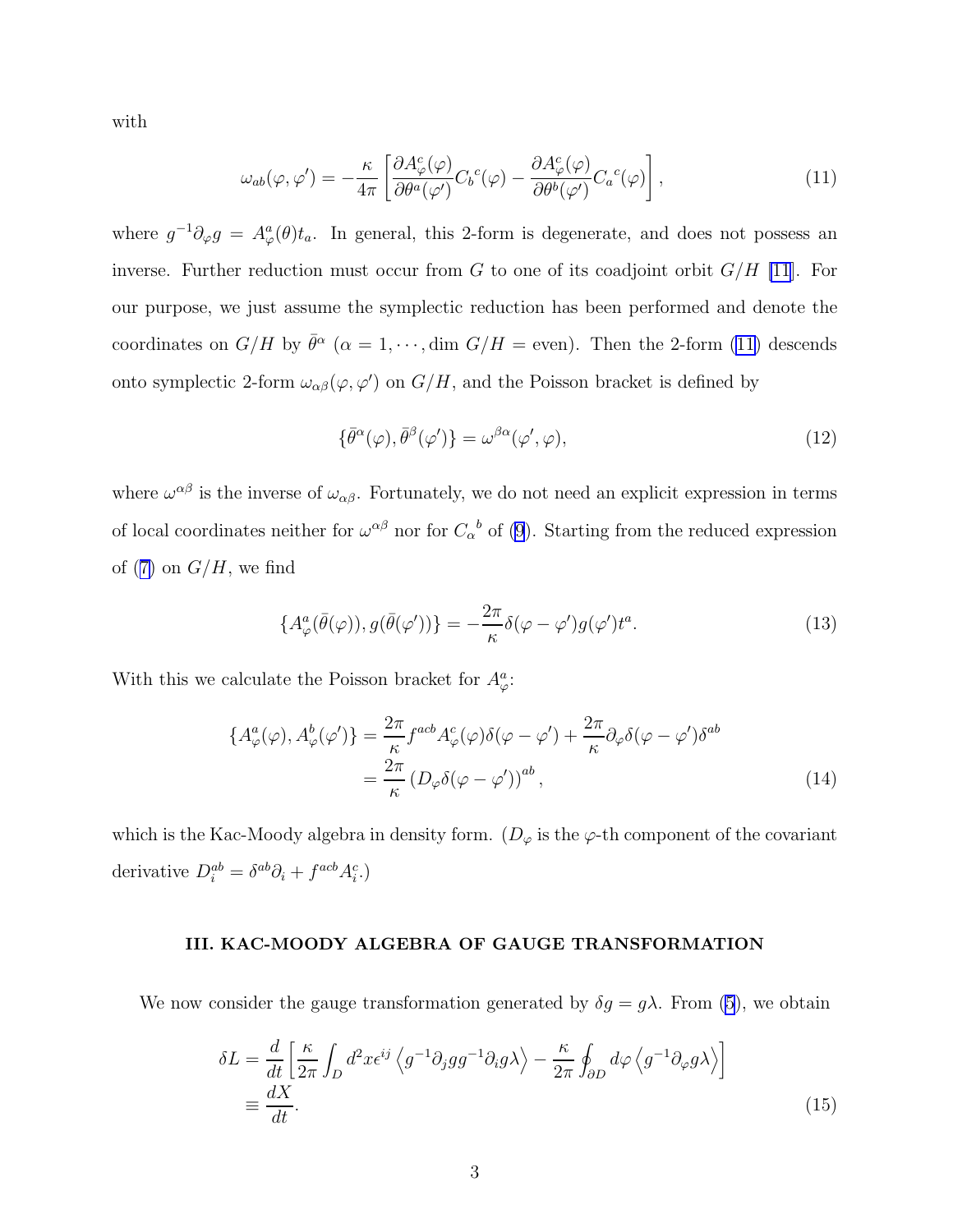<span id="page-4-0"></span>Then the Noether charge associated with this gauge transformation is given by

$$
Q(\lambda) = \left\langle \frac{\partial L}{\partial \dot{g}} \delta g \right\rangle - X
$$
  
=  $\frac{\kappa}{\pi} \oint_{\partial D} d\varphi \left\langle g^{-1} \partial_{\varphi} g \lambda \right\rangle = -\frac{\kappa}{2\pi} \oint_{\partial D} d\varphi A_{\varphi}^a \lambda^a.$  (16)

Using [\(14](#page-3-0)), we find that  $Q(\lambda)$  satisfies the Kac-Moody algebra:

$$
\{Q(\lambda), Q(\eta)\} = Q([\lambda, \eta]) - \frac{\kappa}{\pi} \oint_{\partial D} d\varphi \langle \lambda \partial_{\varphi} \eta \rangle, \qquad (17)
$$

where  $[\lambda, \eta]^a = f^{abc} \lambda^b \eta^c$ .

#### IV. VIRASORO ALGEBRA OF DIFFEOMORPHISM

In the derivation of the Kac-Moody algebra (17), the existence of the central term does not depend on what boundary condition one chooses for  $\lambda$ 's. The  $\lambda$ 's just have to be nonconstant and single-valued functions on the boundary. However, in the derivation of the Virasoro algebra, the existence of central term depends crucially on the boundary condition one imposes. In the computation of the Virasoro charge, constraints can be imposed from the beginning as in the Kac-Moody case, or after the Noether procedure has been applied. We examine both cases here, because they give different boundary conditions in general, even though the final expressions of the charges are the same. Let us start with the Lagrangian (2) and study the response of L to a spatial and time-independent diffeomorphism  $(Diff)$ :

$$
\delta_f x^{\mu} = -\delta^{\mu}_{\ i} f^i,
$$
  
\n
$$
\delta_f A_i^a = f^j \partial_j A_i^a + (\partial_i f^j) A_j^a,
$$
  
\n
$$
\delta_f A_0^a = f^j \partial_j A_0^a.
$$
\n(18)

Under (18), we find

$$
\delta_f L = \frac{\kappa}{4\pi} \int_D d^2x \epsilon^{ij} \partial_k [f^k A_i^a \dot{A}_j^a - f^k A_0^a F_{ij}^a]
$$
  
= 
$$
\frac{\kappa}{4\pi} \oint_{\partial D} d\varphi f^r (A_r^a \dot{A}_\varphi^a - \dot{A}_r^a A_\varphi^a - A_0^a \epsilon^{ij} F_{ij}^a).
$$
 (19)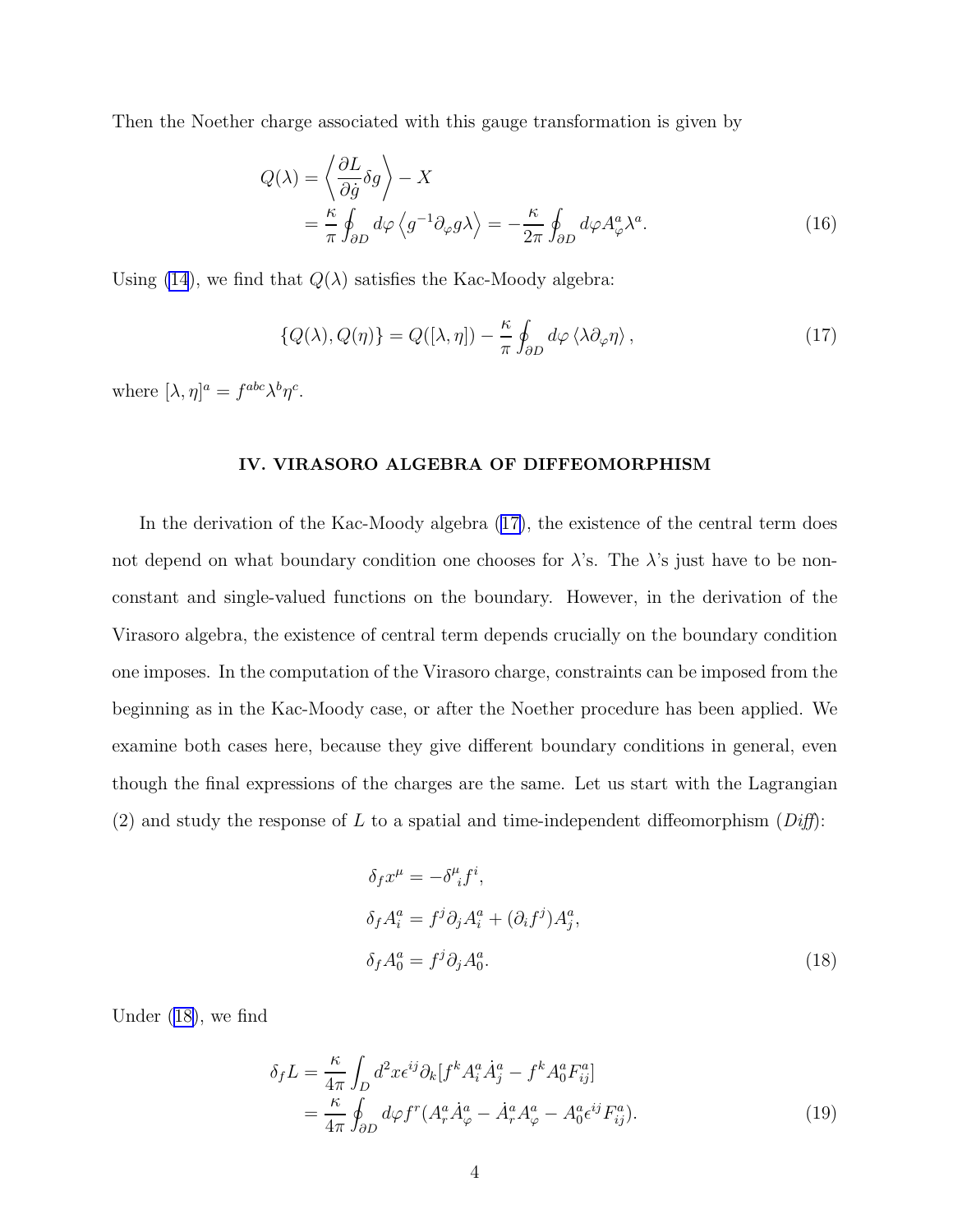<span id="page-5-0"></span>Now, we have two possible boundary conditions in order that there be *Diff* invariance, i.e.,  $\delta_f L = \frac{d}{dt} X$ : (a).  $f^r|_{\partial D} = 0$ , (b).  $A_r^a|_{\partial D} = \text{constant}$ ,  $\partial_r A_\varphi^a|_{\partial D} = 0$ , and  $A_0^a|_{\partial D} \propto A_\varphi^a|_{\partial D}$ .

(a). This is the simpler boundary condition for the Diff invariance with  $X = 0$  and results in Diff only along the circle  $(\partial D)$ . The Noether charge for this Diff becomes

$$
Q(f) = \frac{\partial L}{\partial \dot{A}_i^a} \delta_f A_i^a
$$
  
=  $\frac{\kappa}{4\pi} \int_D d^2x f^k A_k^a \epsilon^{ij} F_{ij}^a - \frac{\kappa}{4\pi} \oint_{\partial D} d\varphi f^\varphi A_\varphi^a A_\varphi^a,$  (20)

and, imposing the  $F_{ij}^a = 0$ , one is left with

$$
Q(f) = -\frac{\kappa}{4\pi} \oint_{\partial D} d\varphi f^{\varphi} A^a_{\varphi} A^a_{\varphi},\tag{21}
$$

where  $A_{\varphi} = g^{-1} \partial_{\varphi} g$ . Using the previous Poisson bracket [\(14\)](#page-3-0), we find

$$
\{Q(f), Q(g)\} = Q([f, g]),\tag{22}
$$

where  $[f, g] \equiv g \partial_{\varphi} f - f \partial_{\varphi} g$ . This is the Virasoro algebra *without* central term, called Witt algebra. So, if we restrict the Diff along the circle  $(\partial D)$  there is no central term classically. The central term will arise only as a quantum mechanical effect of normal ordering.

(b).From  $A_r^a|_{\partial D}$  =constant,  $\partial_r A_\varphi^a|_{\partial D} = 0$ , and  $A_0^a|_{\partial D} \propto A_\varphi^a|_{\partial D}$ , ([19\)](#page-4-0) becomes  $\frac{dX}{dt}$  with  $X = \frac{\kappa}{4\pi} \oint_{\partial D} d\varphi f^r A_r^a A_\varphi^a$ . The Noether charge becomes

$$
Q(f) = \frac{\partial L}{\partial \dot{A}_i^a} \delta_f A_i^a - X,
$$
  
=  $\frac{\kappa}{4\pi} \int_D d^2x f^k A_k^a \epsilon^{ij} F_{ij}^a - \frac{\kappa}{4\pi} \oint_{\partial D} d\varphi (2f^r A_r^a A_\varphi^a + f^\varphi A_\varphi^a A_\varphi^a),$  (23)

and, imposing  $F_{ij}^a = 0$ , one is left with

$$
Q(f) = -\frac{\kappa}{4\pi} \oint_{\partial D} d\varphi (2f^r A_r^a A_\varphi^a + f^\varphi A_\varphi^a A_\varphi^a), \tag{24}
$$

where $A_{\varphi} = g^{-1} \partial_{\varphi} g$ . Using the Poisson bracket ([14\)](#page-3-0) and treating  $A_r^a|_{\partial D}$  as a c-number, we find

$$
\{Q(f), Q(g)\} = Q([f, g]) + \frac{\kappa}{2\pi} A_r^a A_r^a \oint_{\partial D} d\varphi f^r \partial_\varphi g^r. \tag{25}
$$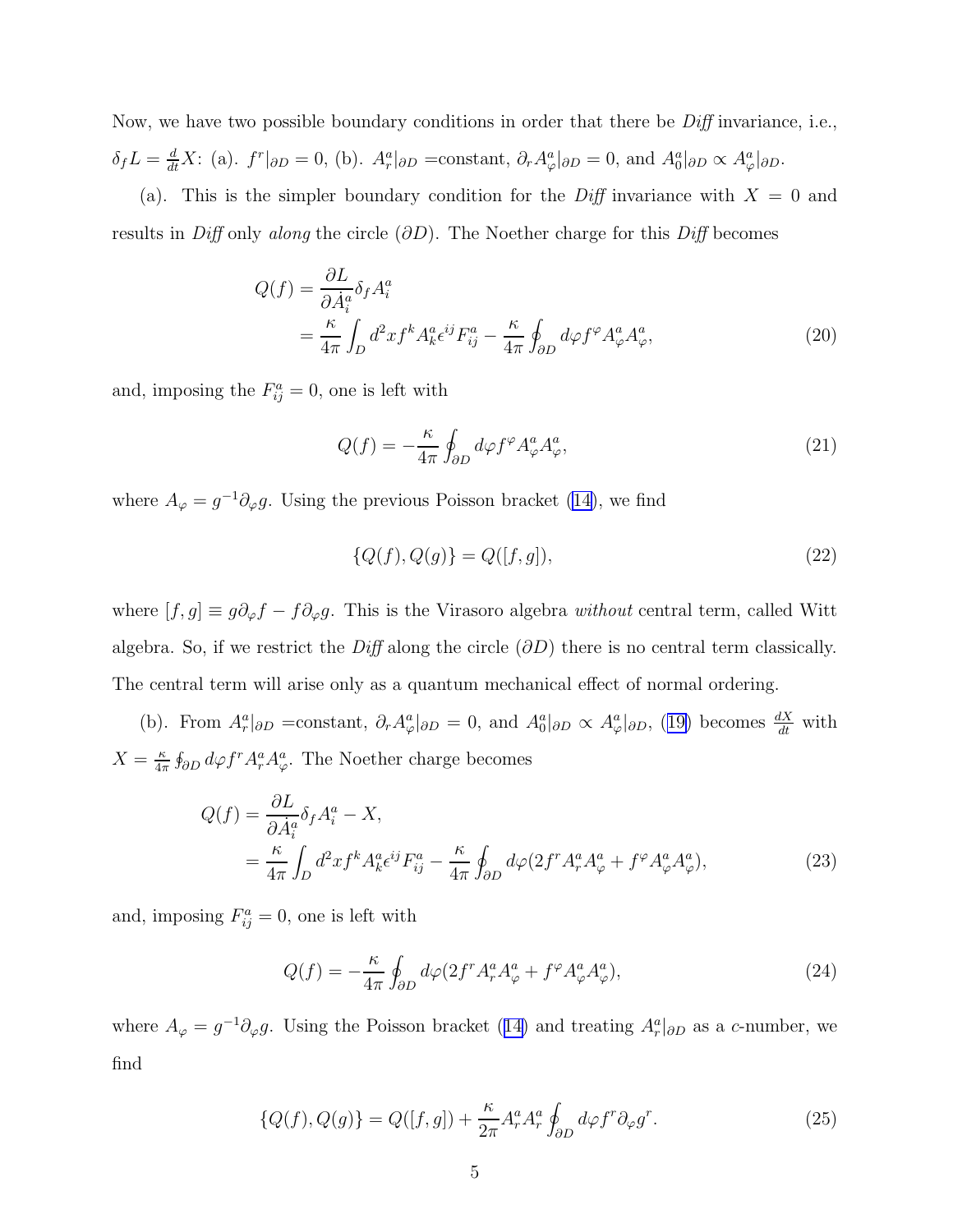In general, this algebra does not satisfy the Jacobi identity and so the Noether charge  $Q(f)$  as a symmetry generator can not be accepted. Therefore, the only way to avoid this undesirable situation is to consider the subset of transformation with particular  $f^r|_{\partial D} \propto \partial_{\varphi} f^{\varphi}|_{\partial D}$  and  $g^r|_{\partial D} \propto \partial_\varphi g^\varphi|_{\partial D}$  [\[6\]](#page-8-0) such that only the third order derivatives appear in the central term and hence([25](#page-5-0)) satisfies the Jacobi identity. A consatnt term  $\propto \oint_{\partial D} d\varphi f^{\varphi} A_r^a A_r^a$  can be added to  $Q(f)$  in [\(25](#page-5-0)) to obtain the first order derivative term in the center. Then, (25) becomes the standard form of the Virasoro algebra with central term by proper normalization of the proportionalityconstant [[6\]](#page-8-0). So, in contrast to the Diff along the circle  $(\partial D)$ , Diff which deforms across the boundary has the central term even classically.

Now, let us recompute the charges after  $F_{ij}^a = 0$  was imposed from the beginning, and compare with previous results. Using  $F_{ij}^a = 0$ , one can show that the second equation of ([18](#page-4-0)) becomes[[12](#page-8-0)]

$$
\delta_f A_i^a = D_i (f^i A_i)^a. \tag{26}
$$

Thenby substituting this into the variation of action ([2\)](#page-1-0) without the  $F_{ij}^a$  term, we find

$$
\delta_f L = \frac{d}{dt} \left[ \frac{\kappa}{2\pi} \int_D d^2x \epsilon^{ij} A_i^a D_j (f^k A_k)^a \right] + \frac{\kappa}{2\pi} \oint_{\partial D} d\varphi f^i A_i^a \dot{A}_\varphi^a. \tag{27}
$$

For *Diff* invariance, we demand the second term to be a total time derivative. Again, we have two boundary conditions: (a).  $f^r|_{\partial D} = 0$ , and (b).  $\dot{A}_r^a|_{\partial D} = 0$ .

(a). When  $f^r|_{\partial D} = 0$ , we find the second term of (27) reduces to

$$
\frac{d}{dt} \left[ \frac{\kappa}{4\pi} \int_D d^2x f^\varphi A^a_\varphi A^a_\varphi \right],\tag{28}
$$

and Noether charge is precisely the expression given in [\(21](#page-5-0)).

(b). When  $f^r|_{\partial D} \neq 0$ , the second term can again be combined into a total derivative termby demanding that  $\dot{A}^a_r|_{\partial D} = 0$ . Then, we have the charge precisely given in ([24\)](#page-5-0), and again one finds the Virasoro algebra with central term. Note that unlike the derivation of ([24](#page-5-0)), we need not to impose the extra conditions  $\partial_r A^a_\varphi|_{\partial D} = 0$ , and  $A^a_0|_{\partial D} \propto A^a_\varphi|_{\partial D}$ .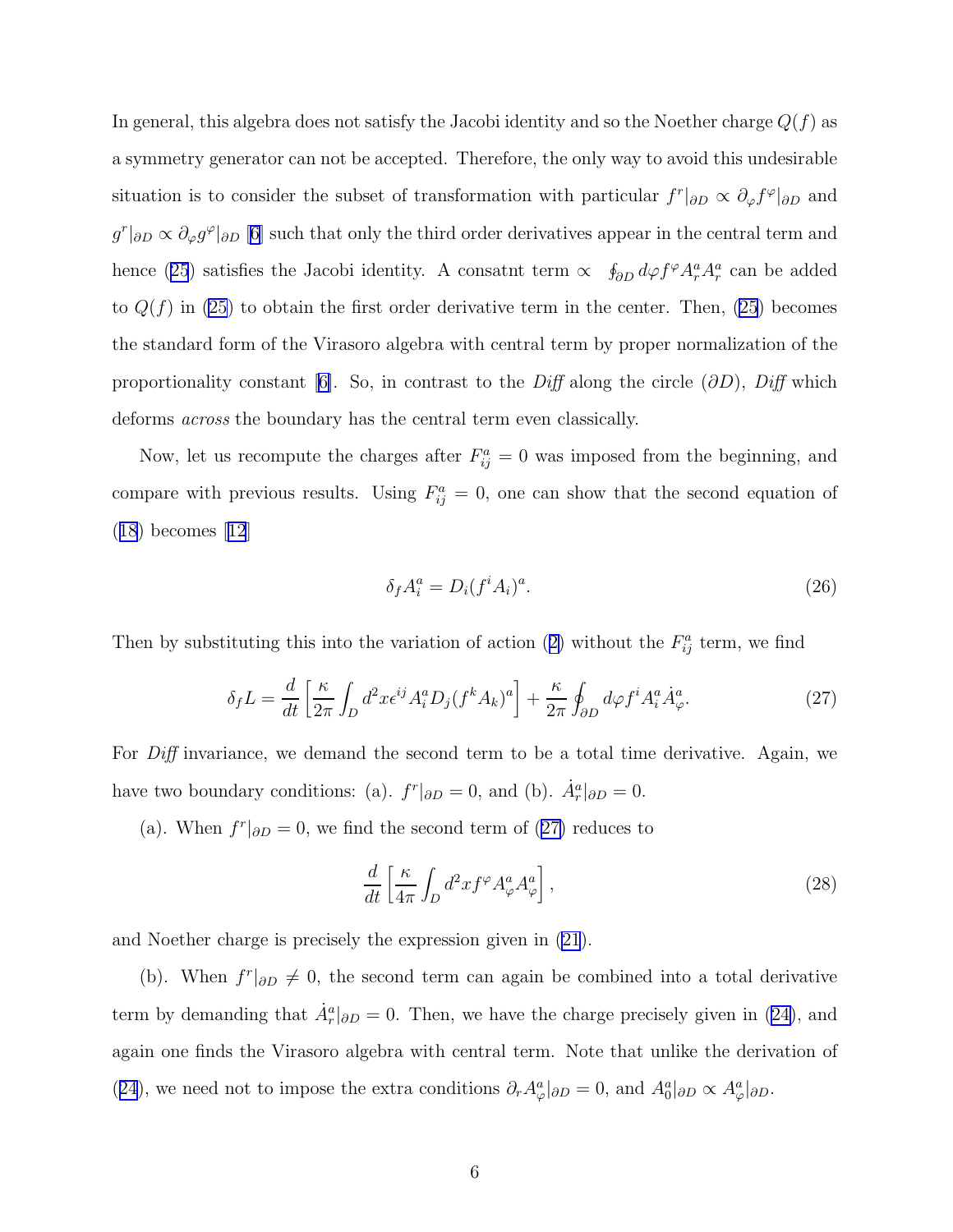#### V. CONCLUSION

In summary, Kac-Moody and Virasoro algebra of Chern-Simons theory were derived by using the boundary symplectic structure which emerges as a consequence of symplectic reduction, and by applying the standard Noether procedures. The merit of our approach is that no assumptions about boundary charges are needed, and the Kac-Moody algebra in its standard current density form([14\)](#page-3-0) is obtained. It remains to be seen whether the Dirac's method yields the same results. It would be also intersting to extend the symplectic method to the supersymmetric case and to the higher dimensional Chern-Simons theories.

Note added.-After completing this work, we became aware of Ref.[[13\]](#page-9-0) in which the Kac-Moody algebra in Yang-Mills theory with Chern-Simons term was derived and generalized to higher dimensions. We thank J. Mickelsson for informing us about his work.

#### VI. ACKNOWLEDGEMENTS

We would like to thank Prof. R. Jackiw for suggesting this problem and guidance throughout the work. We also thank M. Ortiz for useful discussions. P.O. was supported by the Korea Ministry of Education through Basic Science Research Institute (BSRI/98-1419) and by the Korea Science Engineering Foundation (KOSEF) through the project number (95- 0702-04-01-3). M.I.P. was supported by the financial support of Korea Research Foundation (KRF) made in the program year 1997.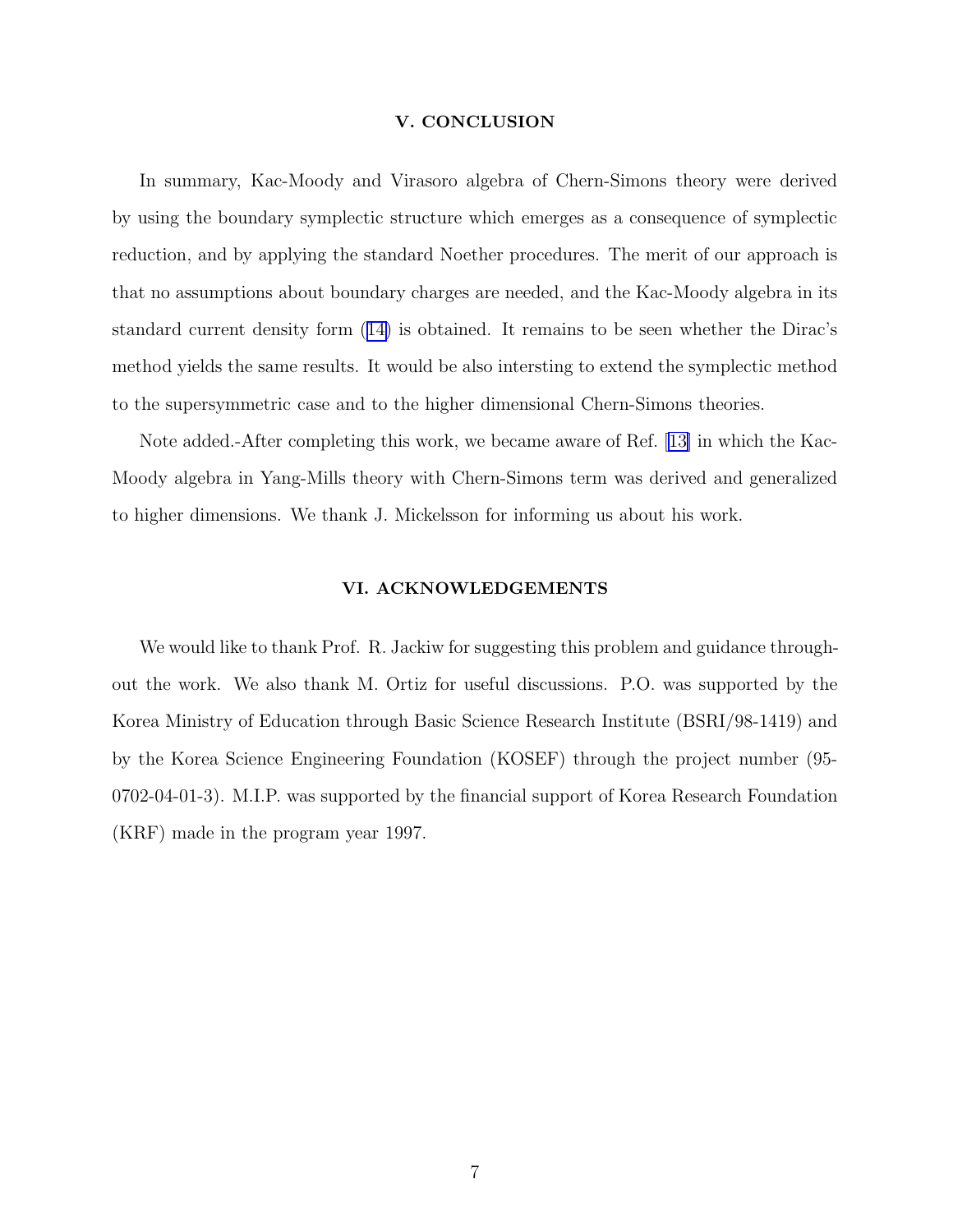### REFERENCES

- <span id="page-8-0"></span>[1] S. Deser, R. Jackiw, and Templeton, Phys. Rev. Lett. 48 (1982) 975 ; Ann. Phys. (N. Y.) 140 (1982) 372; (E) 185 (1988) 406.
- [2] E. Witten, Commun. Math. Phys. 121 (1989) 351; G. Moore and N. Seiberg, Phys. Lett. B 220 (1989) 422; S. Elitzur, G. Moore, A. Schwimmer, and N. Seiberg, Nucl. Phys. B 326 (1989) 108; M. Bos and V. P. Nair, Int. J. Mod. Phys. A 5 (1990) 959; A. P. Balachandran, G. Bimontz, K. S. Gupta and A. Stern, Int. J. Mod. Phys. A 7 (1992) 4655; G. Bimonte, K. S. Gupta, and A. Stern, Int. J. Mod. Phys. A 8 (1993) 653.
- [3] A. Achúcaro and P. K. Townsend, Phys. Lett. B  $180$  (1986) 89; E. Witten, Nucl. Phys. B 311 (1988) 46.
- [4] S. Carlip, Phys. Rev. D 51 (1995) 632; Phys. Rev. D 55 (1997) 878.
- [5] A. Strominger, e-print [hep-th/9712251;](http://arxiv.org/abs/hep-th/9712251) J. Maldacena and A. Strominger, e-print [gr](http://arxiv.org/abs/gr-qc/9801096)[qc/9801096.](http://arxiv.org/abs/gr-qc/9801096)
- [6] M. Ba˜nados, T. Brotz, and M. Ortiz, e-print [hep-th/9802076](http://arxiv.org/abs/hep-th/9802076); M. Ba˜nados, Phys. Rev. D 52 (1996) 5816.
- [7] M. Ba˜nados, C. Teitelboim and J. Zanelli, Phys. Rev. Lett. 69 (1992) 1849; M. Ba˜nados, M. Henneaux, C. Teitelboim and J. Zanelli, Phys. Rev. D 48 (1993) 1506.
- [8] L. D. Faddeev and R. Jackiw, Phys. Rev. Lett. 60 (1988) 1692.
- [9] R. Jackiw, in Current Algebra and Anomalies edited by S. B. Treiman, R. Jackiw, B. Zumino, and E. Witten (World Scientific, Singapore, 1985).
- [10] E. Witten, Commun. Math. Phys. 92 (1984) 455.
- [11] D. Bak, R. Jackiw and S.-Y. Pi, Phys. Rev. D 49 (1994) 6778.
- [12] R. Jackiw, Phys. Rev. Lett. 41 (1979) 1635; Acta. Phys. Austr. Suppl. XXII (1980) 383, reprinted in Diverse Topics in Theoretical and Mathematical Physics, (World Scientific,